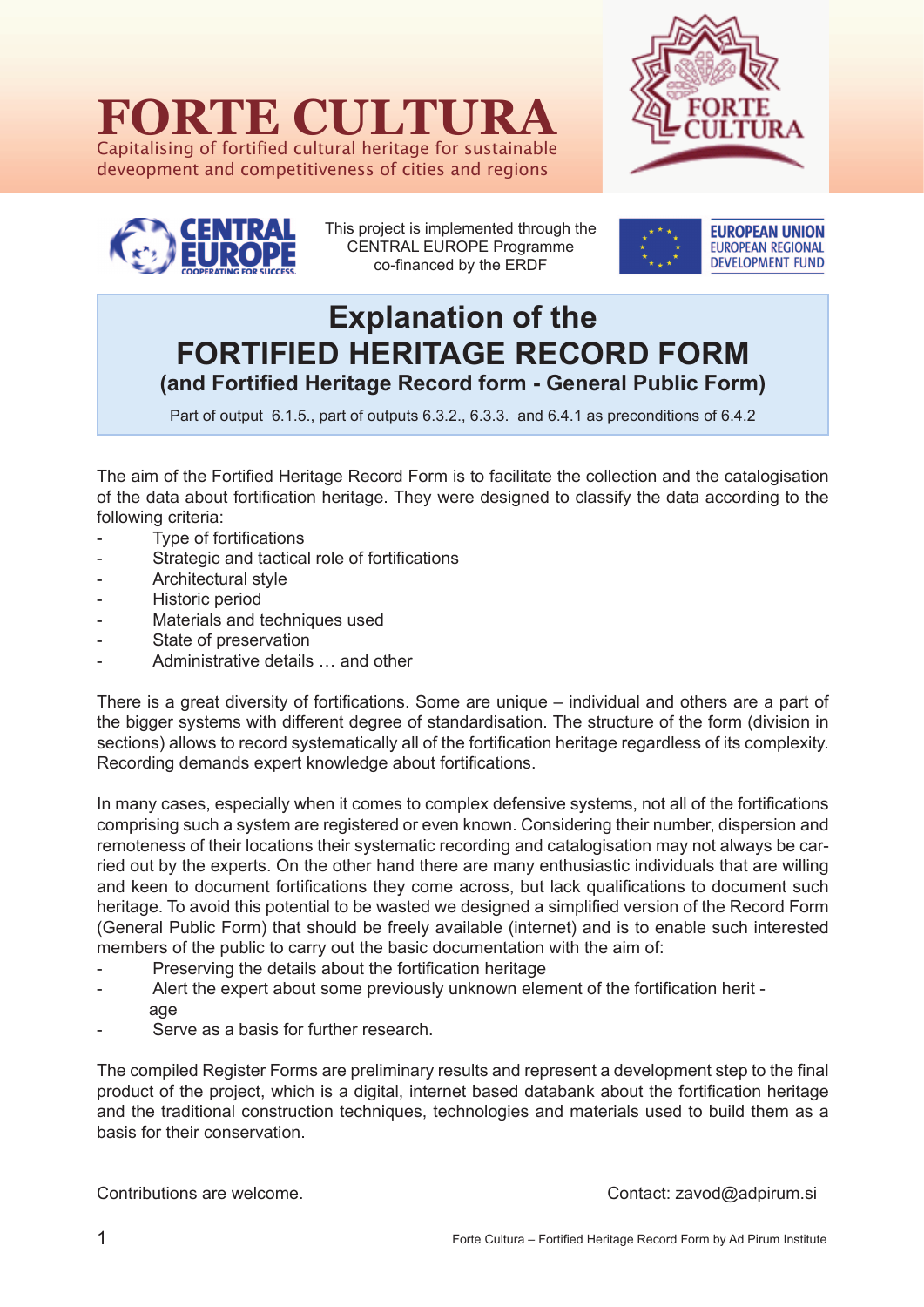

Zavod za varstvo kulturne dediščine Slovenije *Institute for the Protection of Cultural Heritage of Slovenia*



## **FORTIFIED HERITAGE RECORD FORM GENERAL PUBLIC FORM**

## **FORTE CULTURA WP 6**

The Historic and Traditional Technology, Knowledge and Expertise, Fortress Construction

Outputs: 6.1.5, 6.3.3





This project is implemented through the CENTRAL EUROPE Programme co-financed by the ERDF

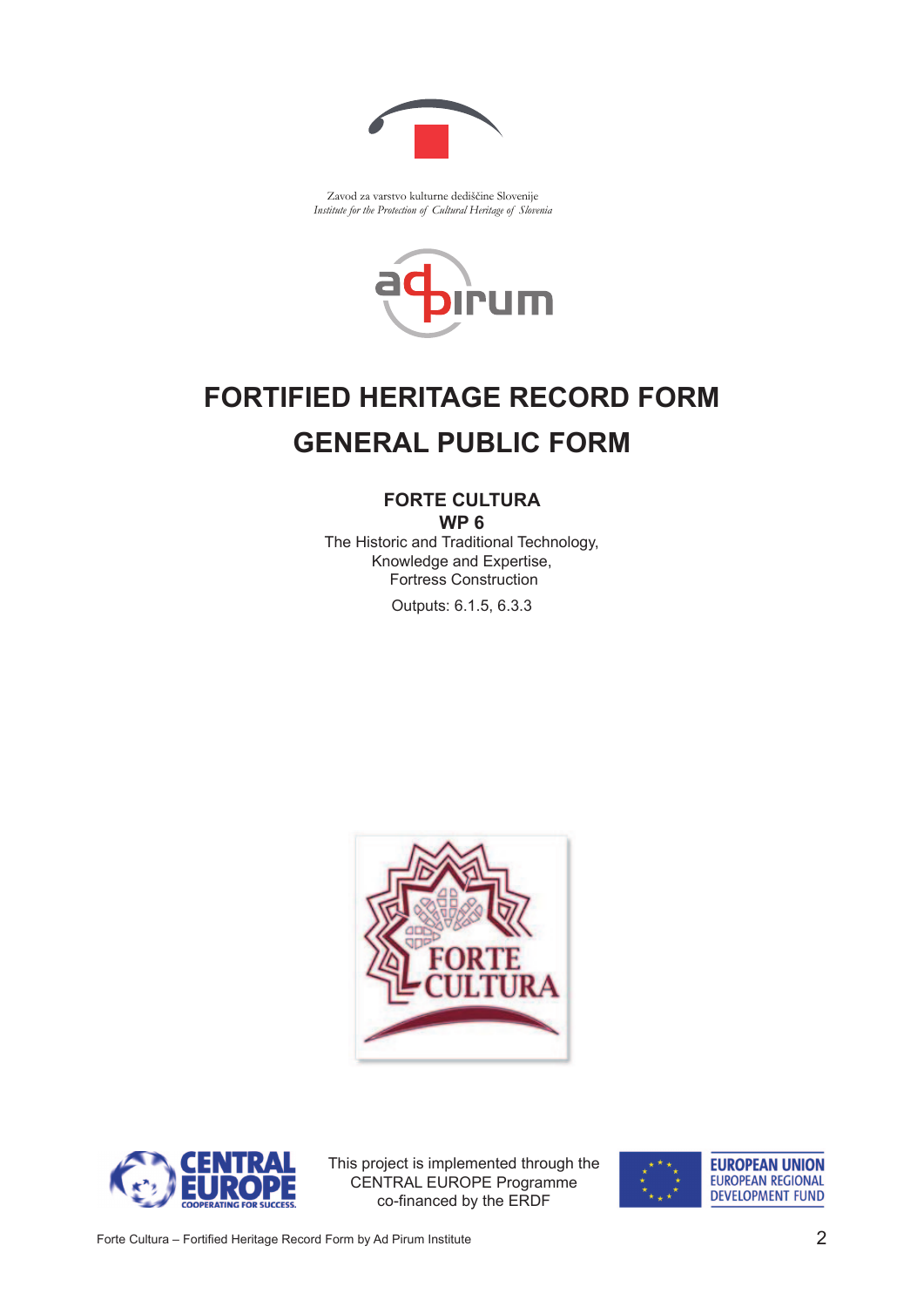Details about the contributor (form filled-in by):

## **FORTIFIED HERITAGE RECORD FORM GENERAL PUBLIC FORM**

This form represents a vehicle for the data collection neccessary for the following outputs of the WP6 of the Forte Cultura project:

6.1.5:

Transnational deficit analysis of traditional knowledge and definition of needs.

6.3.3:

Transnational research and monitoring programme, knowledge saving CE fortresses

It is therefore an integral part of the mentioned two outputs.

The form was prepared by Forte Cultura project partner Institute for Protection of Cultural Heritage of Slovenia and the associate partner, Ad Pirum Institute in the year 2013.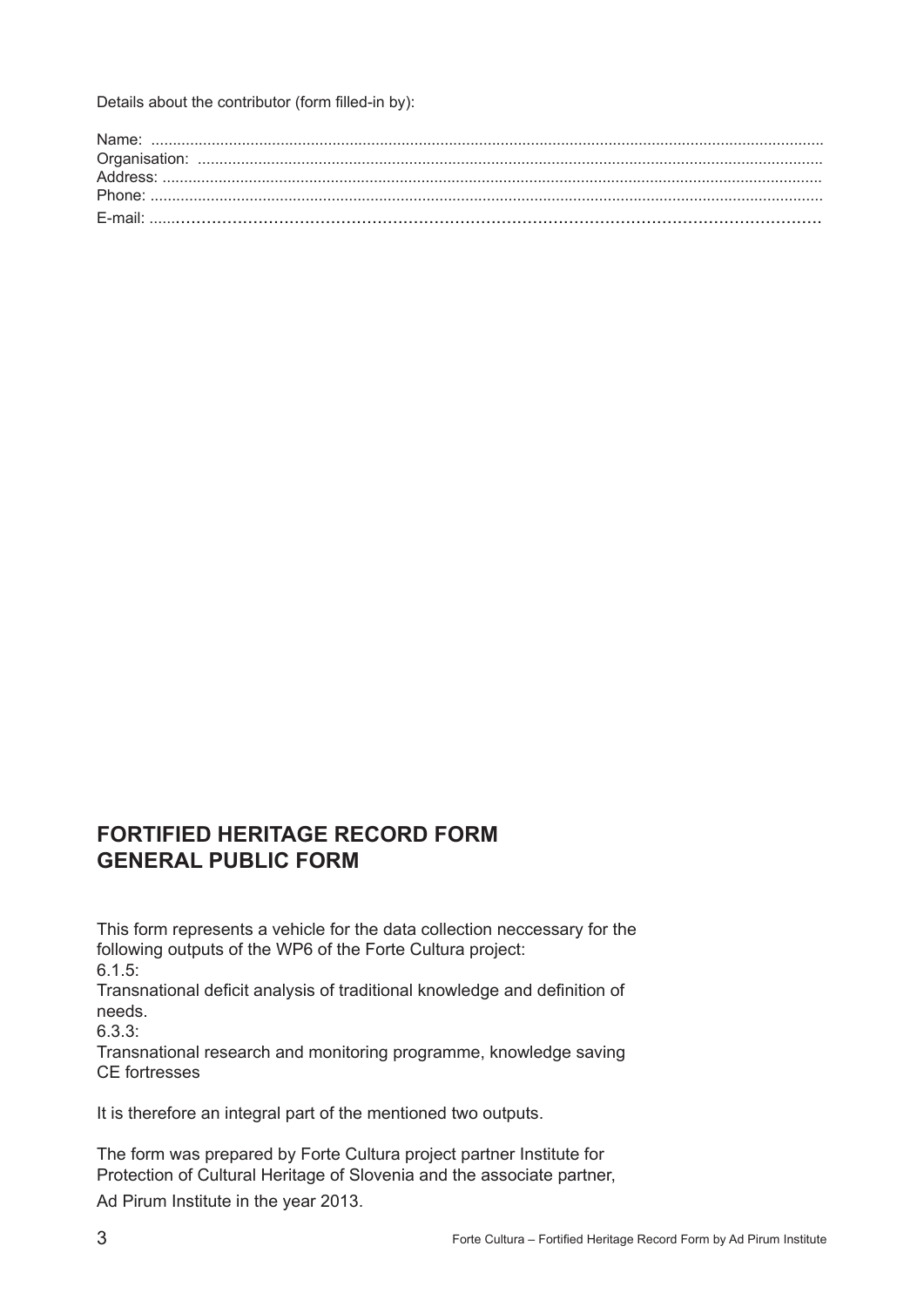## **GENERAL PUBLIC FORM**

#### **Basic Data**

| Location: |  |
|-----------|--|
|           |  |
|           |  |
|           |  |
|           |  |
|           |  |
|           |  |

Heritage identification number (if exists): .......................................in register: ..............................................

Basic identification: Please tick the appropriate box:



Field fortifications (dogholes, dugouts, trenches, ramparts, palisades) - please go to Appendix 1



Permanent fortifications - please choose one of the types listed belowlisted below

Basic identification by size:

Please tick the appropriate box (more than one if applicable):



Single object (smaller object with maximum ne to three inner rooms and maximum two storeys, e.g. pillbox, watchtower, blockhouse)...



Individual part of a Fortification or Fortified Monument (e.g. bastion, caponier, redoubt, glacis, combat block, magazine, stables, kitchen, ...)



Fortification or Fortified monument (e.g. fortress, castle, fortified church, ouvrage, opere, ...). If yers, which one? Please write in the box below.



Part of a Fortification System (e.g., a fort of the maginot Line, a tower fort of the Linz defences, detached fort of the Krakow defences, ...) If yers, which one? Please write in the box below.

The role of the fortification (e.g. enclosure of the valley) - if known!

Period of construction and the armament it was supposed to sustain (e.g. artillery, bows and arrows, etc ...)? If known!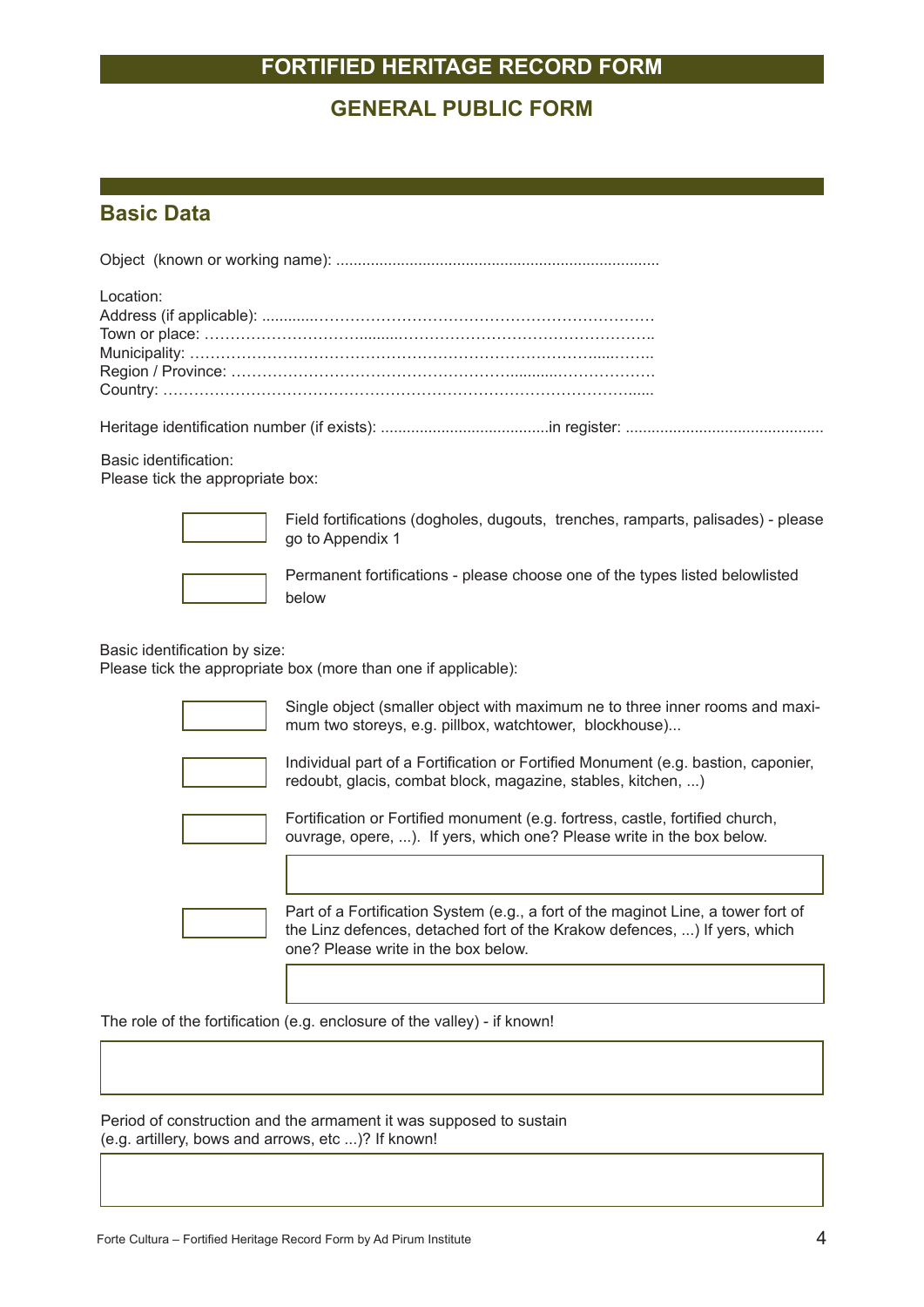## **Location**

Location of the object (if available please provide either map, areal photos or similar .

Coordinates of the object (GPS), please mark the point(s) on the plan and write the value in the box below. (Please note: the usual point for basic GPS coordinate is the entry or the main entry, if there exist more than one.)

Illustration of the object (if available please provide either photo or drawing or the sketch of the object).

the box on the right.

Attached as an appendix

5 Forte Cultura – Fortified Heritage Record Form by Ad Pirum Institute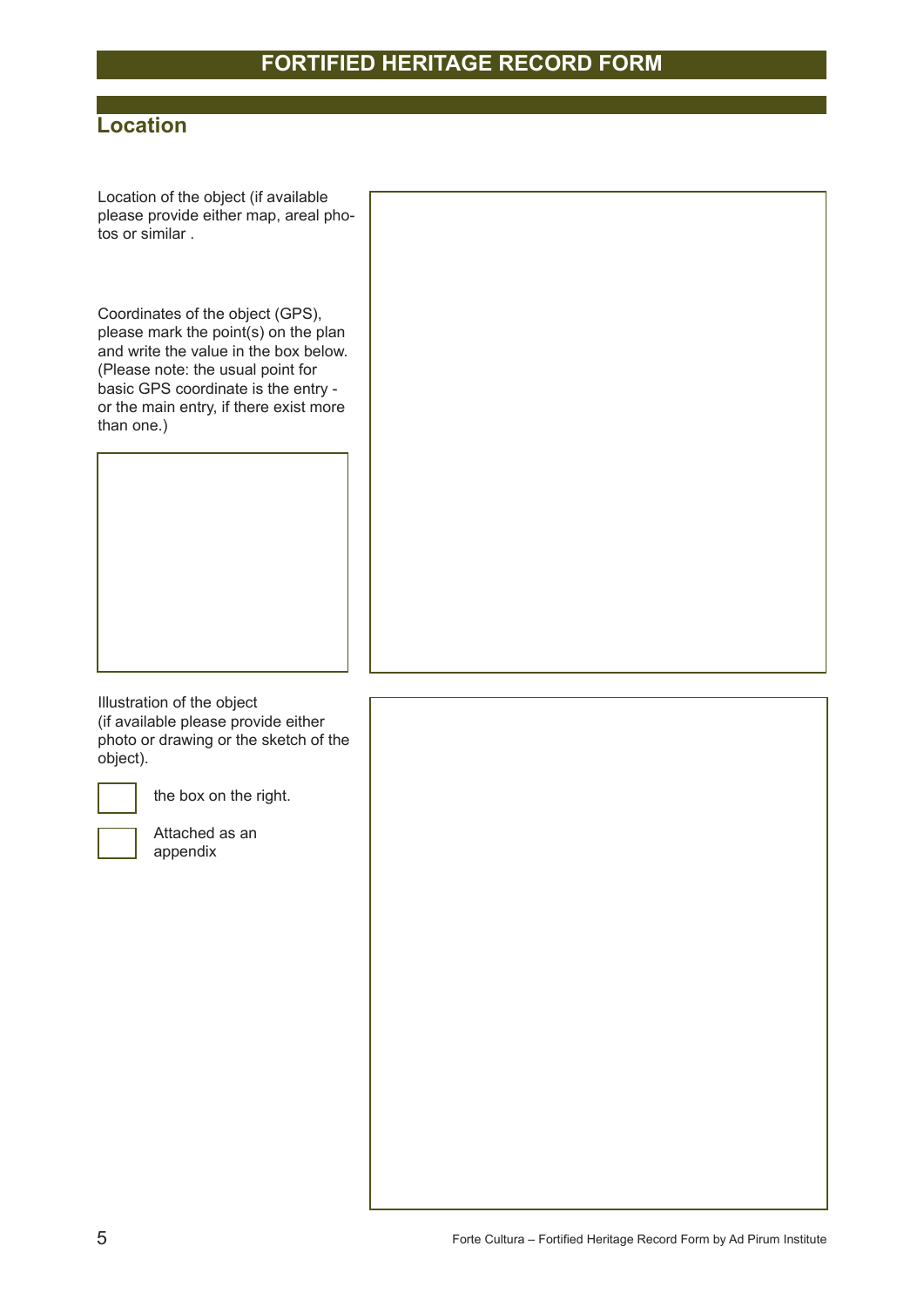## **Plan**

Plan of the object

(if available please provide either original plan or on the spot made plan).



Attached as an appendix.

Drawn or pasted in the box on the right.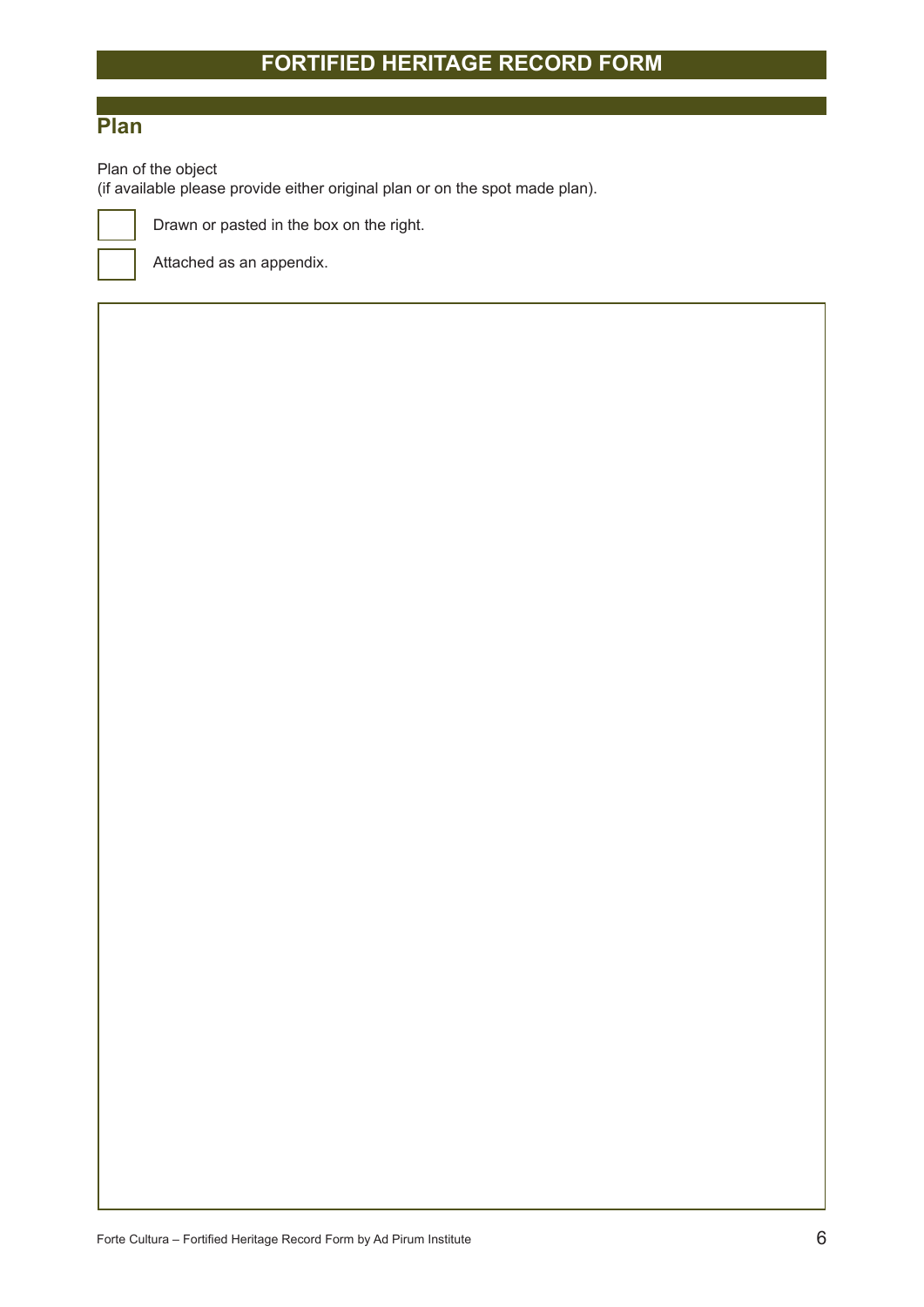## **Description of the object**

The purpose of the object.

| Dierect defense role (e.g. redoubt,<br>combat block, pillbox)          |  |
|------------------------------------------------------------------------|--|
| Housing (barracks), service (kitchen)<br>or supply storage (magazine). |  |
| <b>Training facilitiies</b>                                            |  |
| Infrastructure (e.g. bridge, aquaduct,<br>road)                        |  |

Special characteristics of the fortification. (Some parts of a component can be seen and some parts are hid. The hidden part might be covered for construction or military reasons.)

| Uncovered components                                          |  |
|---------------------------------------------------------------|--|
| Partly Covered components                                     |  |
| Covered components                                            |  |
| Roof or covering (if applicable):                             |  |
| Material or combination of materials.                         |  |
| Fundations:                                                   |  |
| Main body of constructions, under-<br>ground (if applicable): |  |
| Main body of constructions, above<br>ground (if applicable):  |  |
| Roof or coverings (if applicable):                            |  |

## **Condition of the object**

| State of the object.              |                                                          |                      |          |
|-----------------------------------|----------------------------------------------------------|----------------------|----------|
| Fundations:                       |                                                          |                      |          |
| good                              | moderately<br>damaged                                    | seriously<br>damaged | in ruins |
|                                   | Main body of construction, underground (if applicable):  |                      |          |
| good                              | moderately<br>damaged                                    | seriously<br>damaged | in ruins |
|                                   | Main body of construction, above ground (if applicable): |                      |          |
| good                              | moderately<br>damaged                                    | seriously<br>damaged | in ruins |
| Roof or covering (if applicable): |                                                          |                      |          |
| good                              | moderately<br>damaged                                    | seriously<br>damaged | in ruins |

7 Forte Cultura – Fortified Heritage Record Form by Ad Pirum Institute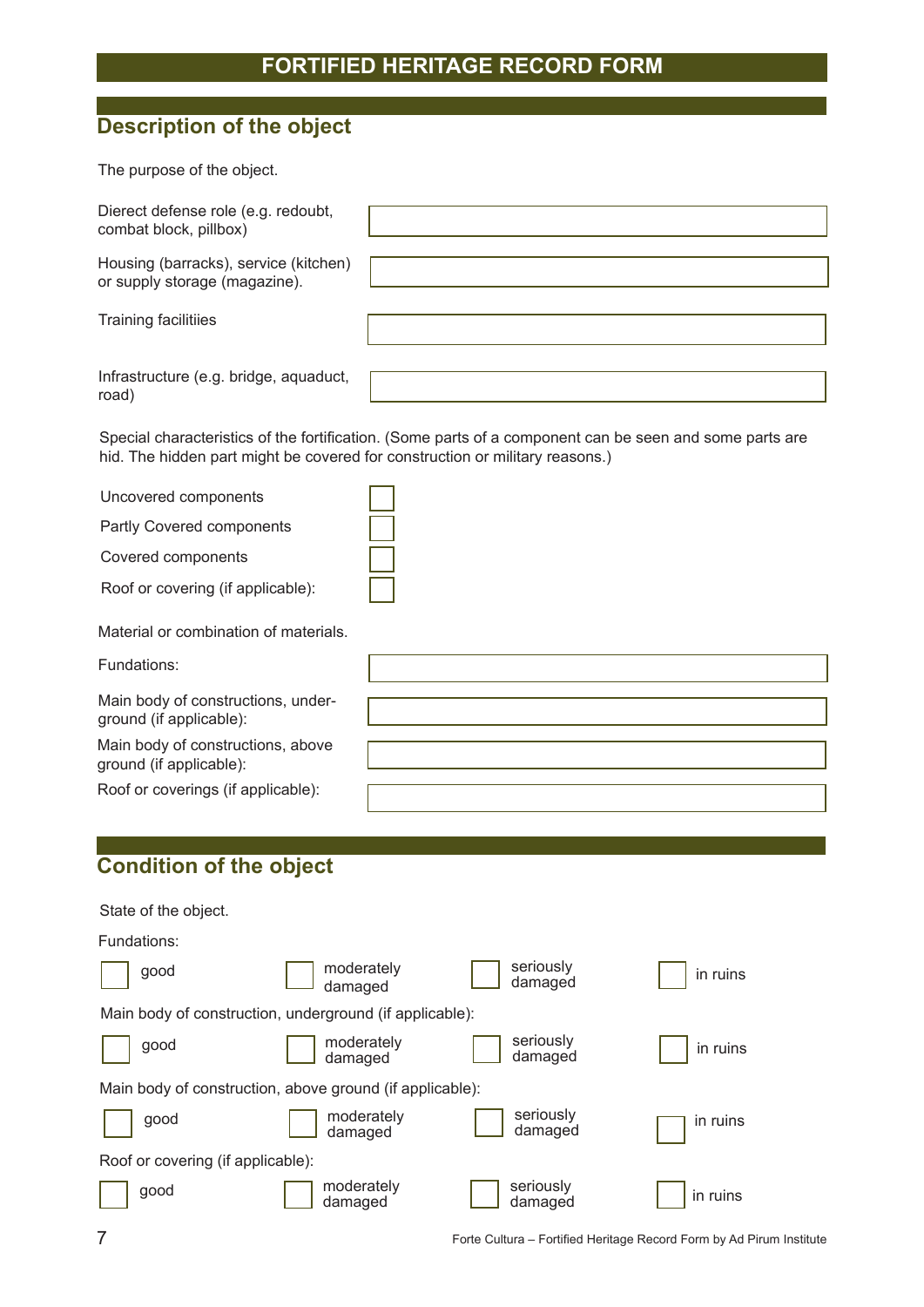#### **Infrastructure**

Accesibility - what sort of access there exist:

|         | road passable<br>by heavy motor<br>vehicles (Lkw) | road passable only<br>by personal motor<br>vehicles (Pkw) | track passable<br>by special terrain<br>vehicles | track passable<br>only on foot |
|---------|---------------------------------------------------|-----------------------------------------------------------|--------------------------------------------------|--------------------------------|
|         | Condition of the road or track:                   |                                                           |                                                  |                                |
|         | good                                              | moderately<br>damaged                                     | seriously<br>damaged                             | unpassable                     |
|         | Water supply:                                     |                                                           |                                                  |                                |
|         | existiant and func-<br>tioning                    | existing but mod-<br>erately damaged                      | existing but dam-<br>aged beyond<br>repair       | non - existant                 |
| Sewage: |                                                   |                                                           |                                                  |                                |
|         | existiant and<br>functioning                      | existing but mod-<br>erately damaged                      | existing but dam-<br>aged beyond                 | non - existant                 |
|         | Electricity supply:                               |                                                           | repair                                           |                                |
|         | existiant and func-<br>tioning                    | existing but mod-<br>erately damaged                      | existing but dam-<br>aged beyond<br>repair       | non - existant                 |

Distance of the object from the settlements and functioning infrastructure:

| Distance to the nearest functioning<br>road:                                 | Type of the road<br>(e.g. local, highway)            |  |
|------------------------------------------------------------------------------|------------------------------------------------------|--|
| Distance to the nearest settlement (or<br>state if the object is within one) | Distance to the functioning watter<br>supply system. |  |
| Distance to the nearest functioning<br>electricity supply system:            | Distance to the functioning sewage<br>system.        |  |

## **Traditional construction techniques**

In case you can discern and define traditional construction techniques used to build the object please note them:

Fundations:

Main body of construction, underground (if applicable):

Main body of construction, above ground (if applicable):

Roof or covering (if applicable):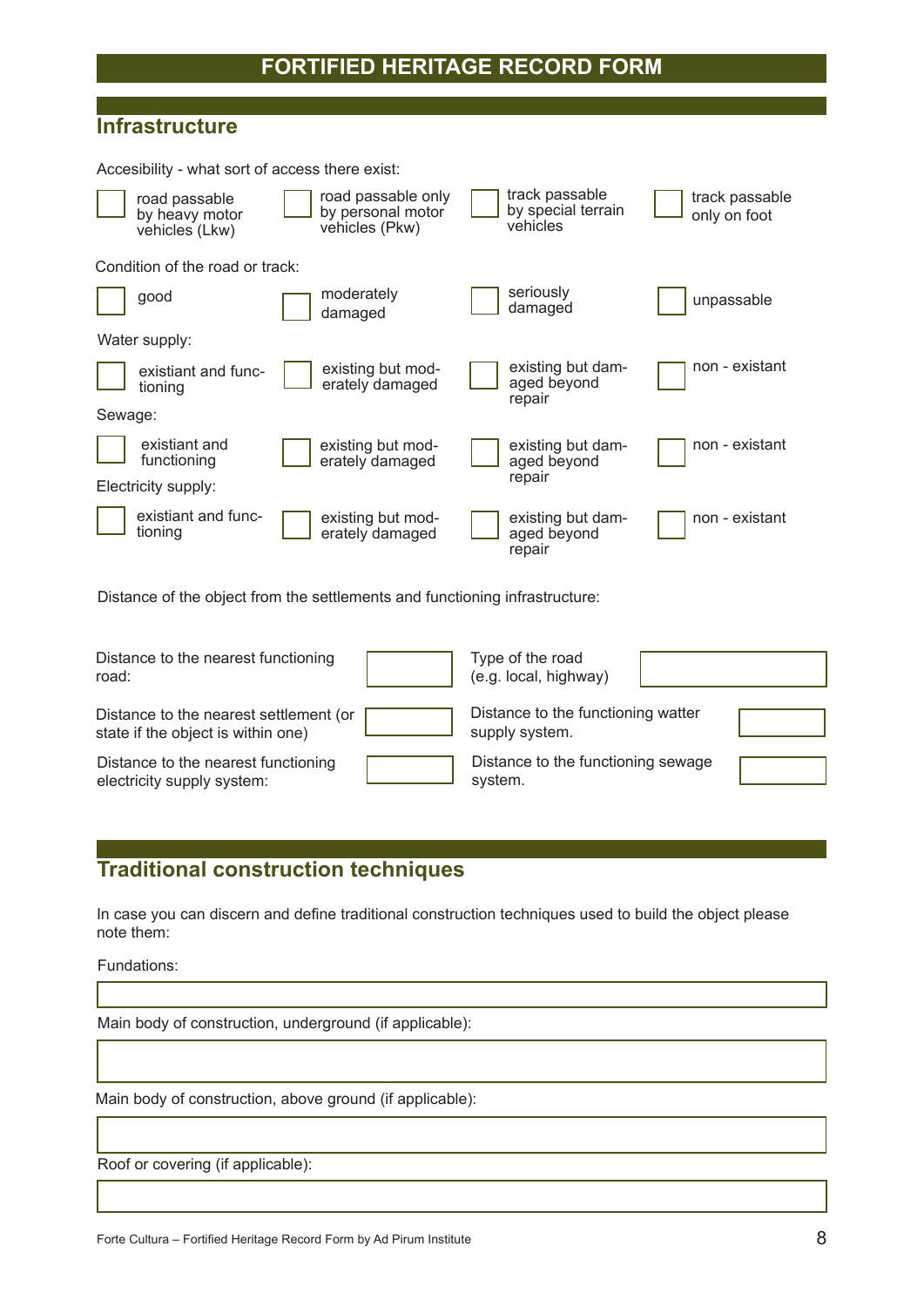Presumed cause of the damage (e.g. overusage, vandalism, water lickeage, underground water, vegetation, ...)

Fundations:

Main body of constructions, underground (if applicable):

Main body of constructions, above ground (if applicable):

Roof or coverings (if applicable):

## **History and Usage**

Historical details:

| Year of the first construction (if known) or period of<br>the first construction: |                                                                                             |
|-----------------------------------------------------------------------------------|---------------------------------------------------------------------------------------------|
| Government or administration responsible for the<br>first construction            |                                                                                             |
| Year (if known) or period of the change or re-con-<br>struction                   |                                                                                             |
| Government or administration responsible for the<br>change or re-construction     |                                                                                             |
| Current Fortified Heritage owner (if known):                                      | Has the object been recognised<br>as a cultural monument?                                   |
| City/Region/Nationality:                                                          | No<br>Yes                                                                                   |
| Current Fortified Heritage Administrator / Contractor (if known):                 | If yes, by which authority (and /or<br>on which level: municipal, region-<br>al, national): |
| City/Region/Nationality:                                                          |                                                                                             |
| Use of the object:                                                                |                                                                                             |

| Original purpose:                 |  |
|-----------------------------------|--|
|                                   |  |
|                                   |  |
| Inrterim use (if applica-<br>ble) |  |
|                                   |  |
|                                   |  |
| Present use:                      |  |
|                                   |  |
|                                   |  |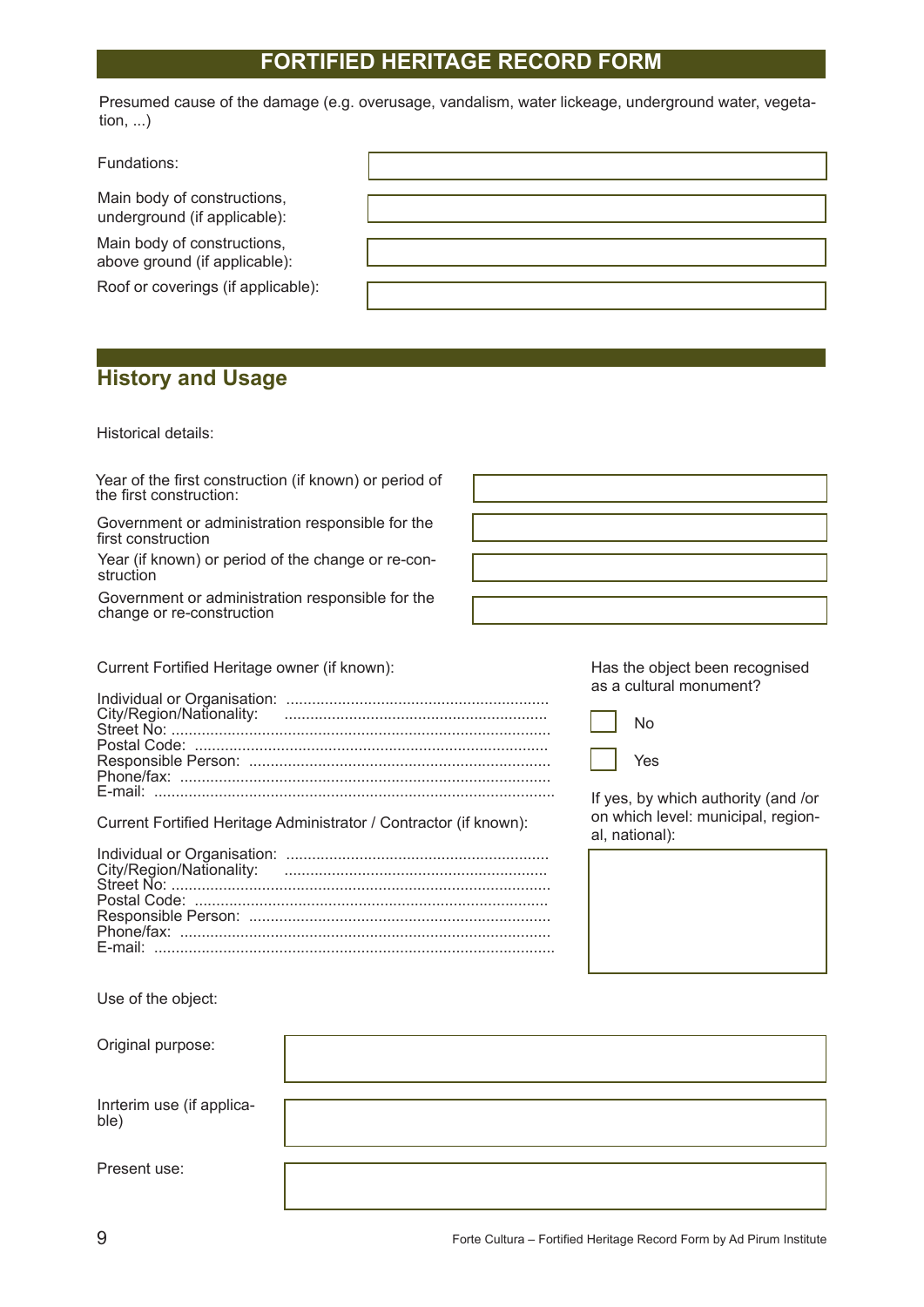Have any restoration work been carried out? If known, please state the date and period of such works and who carried them out?

| Date or period | Short description of the works | Who carried them out? |
|----------------|--------------------------------|-----------------------|
|                |                                |                       |
|                |                                |                       |
|                |                                |                       |
|                |                                |                       |
|                |                                |                       |
|                |                                |                       |
|                |                                |                       |

## **Related and/or similar forts**

If this object is a part of a Fortification System, please name some of the nearby forts of the same system (if known):

Name of the nearby fort: Short description of the nearby fort:

Distance and direction from this object (e.g. 20 km NE):

#### **Documentation and literature**

Is there known any available archive material or literature about the object? If known, please write it down.

Title of the Document **Author** Author **Date** Digital Formats\*

\* Please attach digital formats.